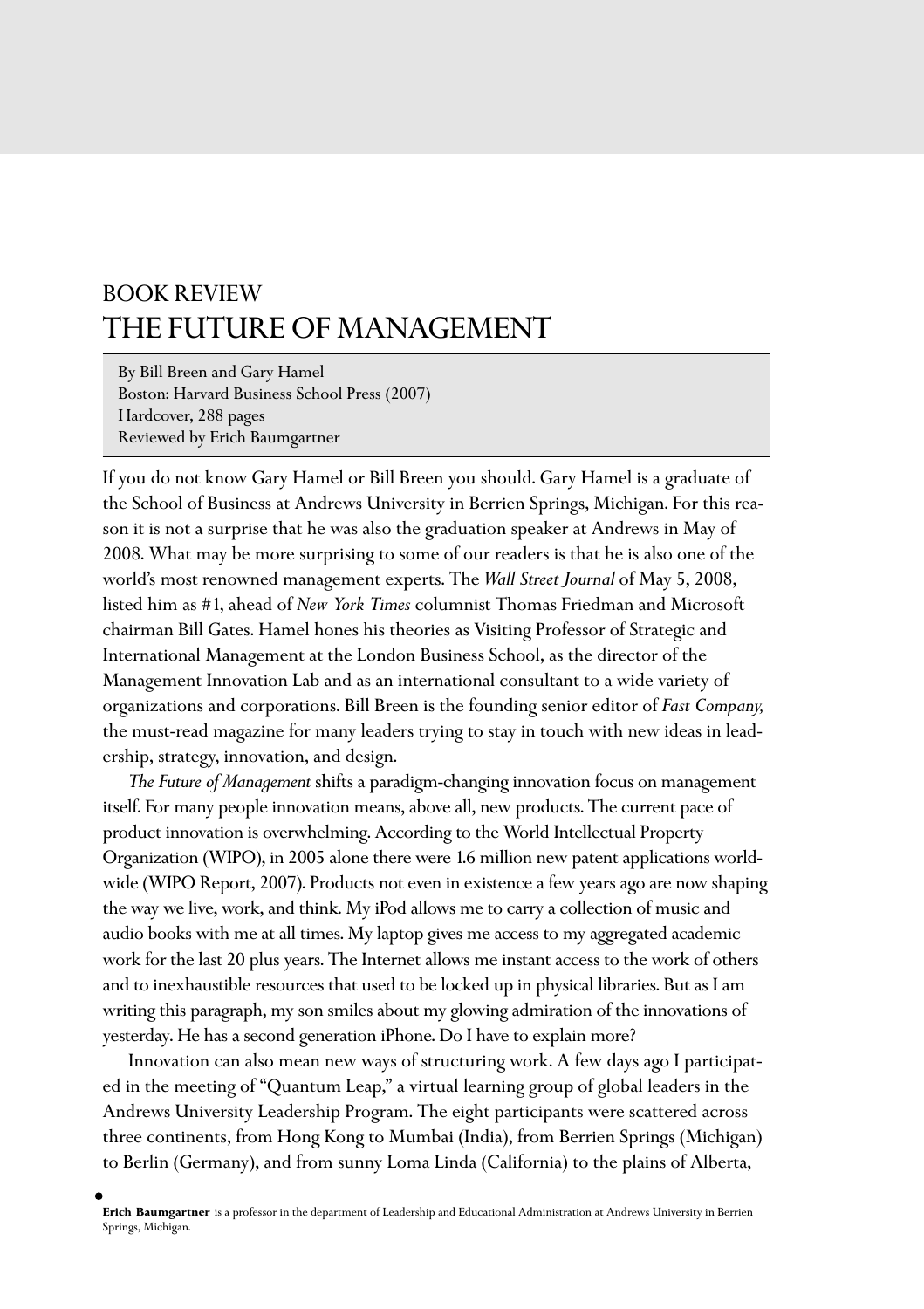Canada. After catching up with each other, I shared some key learning concepts that integrate the work of learning groups with the assessment process of portfolio evaluation. A vigorous phone discussion allowed us not only to instantly share ideas and concepts, but to concurrently find authors and documentation of ideas on the web, build instant resource links for further study, post academic writing drafts on Moogle for peer review and critique, and do group planning. The fascinating thing about this meeting was that it cost nothing. Skype provided the conferencing technology, Moogle is an open source cooperative productivity tool available for free, and all the other tools used were the same as we use in our everyday lives.

Yet the work I do across the barriers of geography and time zones with the help of innovative technological tools is grafted into an organization that is structured by mid-20th century management processes, all built atop 19th-century management principles. This is Gary Hamel's starting point in *The Future of Management.* Most of the

**Hamel contends that if management seems "stuck in a time warp" it is because its invention at the dawn of the 20th century was so successful in solving the problem of inefficiency that it created enormous economic prosperity.**

innovative products that we live with today come from companies still shaped by the management orthodoxies of the industrial age. Hamel contends that if management seems "stuck in a time warp" (p. 4) it is because its invention at the dawn of the 20th century was so successful in solving the problem of inefficiency that it created enormous economic prosperity. The problem 100 years later is that "the canonical virtues of modern management," control, precision, stability, discipline, and reliability, are no longer adequate to guide the organizations we need in the turbulent global context of today (p. 14). The problem is that it has become a domineering paradigm

that holds us hostage to yesterday's management creeds and prevents us from seeing the new options needed to fulfill our mission today.

This highly readable book is Hamel's attempt "not to predict the future of management, but help you reinvent it" (p. 255). His goal is to help leaders approach the challenge of structuring organizations in a way that gets "more out of people"—thus amplifying human effort—and "then to compound those efforts in ways that allow human beings to achieve together what they can not achieve individually"—aggregating human effort, the two most fundamental functions of management (p. 250). While most of his examples are taken from the world of business, the principles discussed here are often highly relevant for non-profit organizations and Christian organizations whose desire to build more effective organizations has often resulted in adopting management principles that may be contradictory to their nature and mission.

The book is divided into four parts that move us from understanding why management innovation matters (Part I) to three intriguing case studies of highly profitable innovators, "management renegades" Whole Foods, Gore, and Google (Part II). By this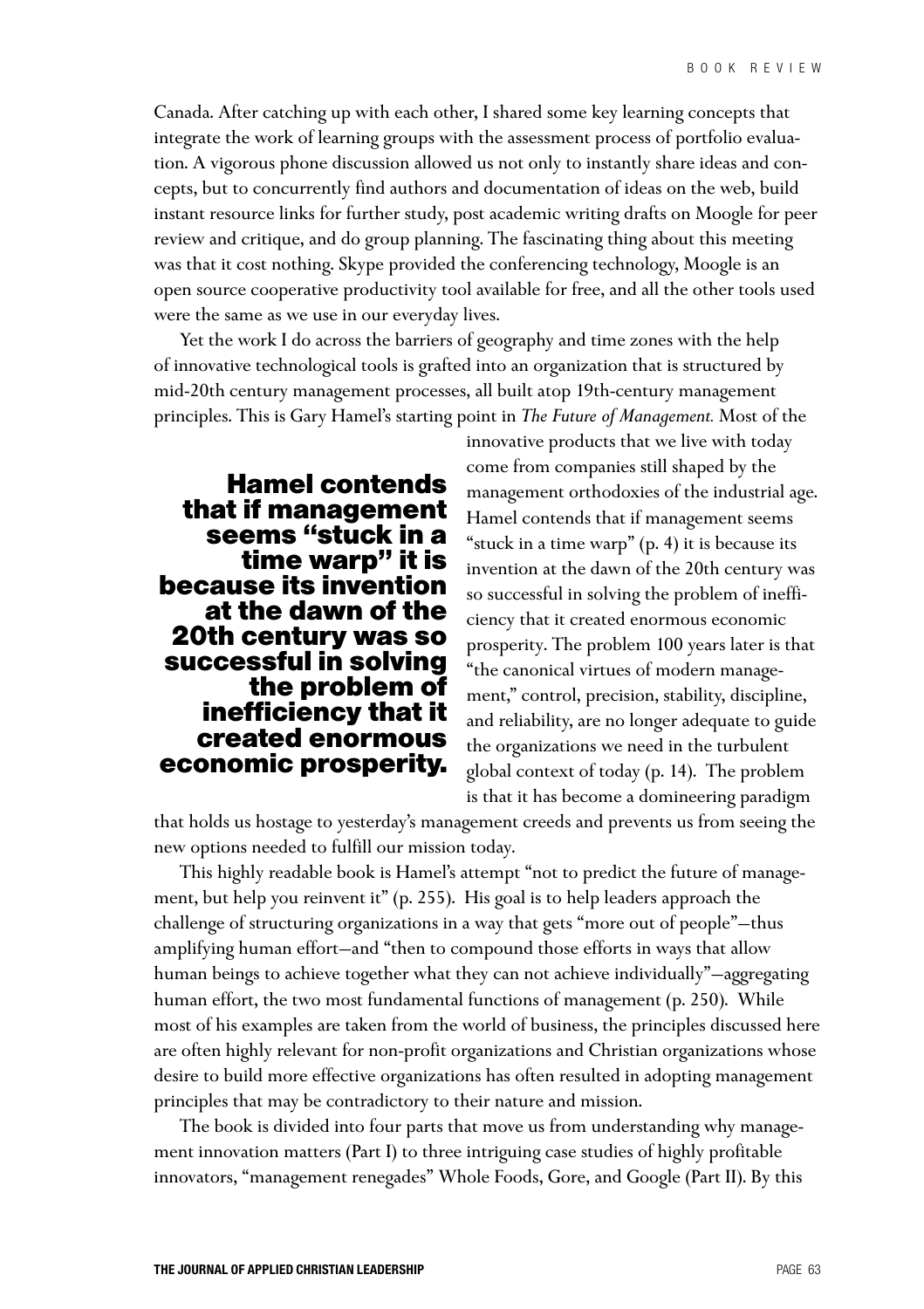time readers may start imagining their own management innovation. Hamel helps them in this impulse in Part III by discussing a systematic approach, a methodology, to reinvent management consisting of (1) a process to "deconstruct" long-standing management orthodoxies that block the release of creativity and innovation in organizations, (2) new principles of organizational design, and (3) a collage of illustrative practices gleaned from actual innovators he calls "positive deviants" often found first "at the fringe." Finally, in the last part of the book, Hamel ventures a guess at what the reinvented management might look like. Interestingly, he turns to the Web 2.0.

This is a book that helps readers understand the dynamics of innovations in organizations in a broader way, although the book assumes at most times the competitive business context, which may not be the usual environment of the Christian leader or educator. Not all innovation is equally effective in propelling an organization to sustain its innovative lead. In Chapter 2, Hamel shows that operational innovation often seen in "best practices" may allow an organization to temporarily move ahead of the pack. But best practices are readily diffused by consultants and soon copied by competitors, erasing the original advantage of the innovator. Product innovation may create a temporary lead for a company until upstarts leapfrog yesterday's pioneers. Strategy innovation based on innovation in business models may be more difficult to decode and thus provide a longer-lasting advantage, but it is management innovation that creates the greatest potential for strategic advantages in the long run. By challenging concepts that have long become accepted wisdom and have risen to the level of unquestioned assumptions about organizational reality, companies are able to innovate at a level that is most difficult to duplicate by competitors. In other words, innovation in management is the ultimate strategic advantage.

What are the elements needed to enable organizations to create their own version of management innovation? In Chapter 3, Hamel describes three dynamics ("management challenges") of a true management innovation agenda: (1) the need to accelerate the pace of strategic renewal, (2) the importance of making innovation the job of everyone in the organization, and (3) the challenge of creating an organization that is worthy of everyone's best efforts (Chapter 3). Hamel illustrates these general principles, which are also relevant for non-profit organizations, in Chapters 4 through 6 by analyzing the compelling stories of three companies that seem to creatively incorporate these management principles so well that it has been difficult for competitors to copy them: Whole Foods, Gore, and Google. The case studies are well told and the lessons intriguingly applicable to a wide range of organizations.

Hamel's crusade for paradigm-changing management innovation is not a neat step-by-step process; nevertheless, he sets out to describe the possible ingredients of a systematic approach to reinventing management thinking. How does a leader unearth and challenge long-held and mostly unexamined beliefs about management that blind leaders to new possibilities and hold them hostage to the status quo? In this fascinating seventh chapter, Hamel delves into the assumptions of scientific management that should give pause to Christian leaders who have copied secular management practices without examining its philosophical foundations. He shows that management is a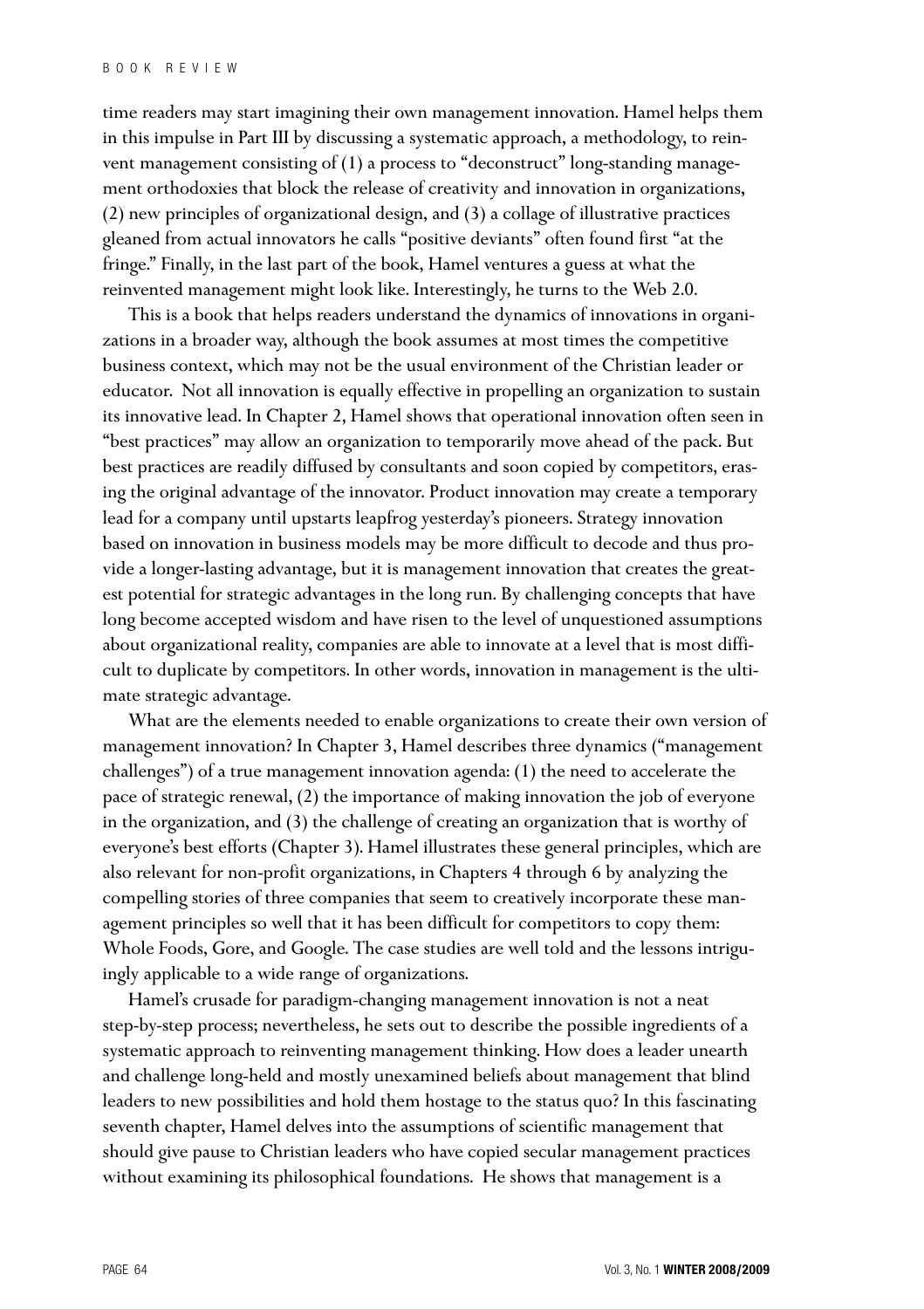"social technology" created in part to "transform strong-willed human beings into docile employees" (p. 130). The America of the 19th century, says Hamel, (following research of Roy Jacques) was a "republic of the self-employed" that required managers to undertake a dramatic reshaping of human habits and values to fit the demands of the early

**Modern management is built around a small core of principles: standardization, specialization, hierachy, goal alignment, planning and control, and the use of extrinsic rewards to shape human behavior.**

20th-century industrial workplace in largescale organizations. But in the process of manufacturing the modern employees, the once proud craftsmen or self-reliant farmers and artisans were turned into workers who were no longer connected to the final customer and the final end product. Instead they became disengaged cogs in the machinery of production that did not need their creativity or their best efforts. The data show that, despite enormous productivity of modern organizations, the result of this approach to structuring human organizations is nothing short of a "scandalous waste of human capability" (pp. 57-58): 85 percent of those at work worldwide admit that

they "are giving less of themselves than they could." Would the typical congregation with its focus on weekly church services fare better in this assessment?

Modern management is built around a small core of principles: standardization, specialization, hierarchy, goal alignment, planning and control, and the use of extrinsic rewards to shape human behavior. These industrial-age principles have been applied successfully to maximize operational efficiency and standardize the work processes of large scale organizations whose enormous success has resulted in the creation of the current economic prosperity. But these principles are impotent to create highly adaptable and resilient organizations. So where do we go to find models of resiliency? Just open your eyes, Hamel says in Chapter 8, and you can see them at work every day: life's capacity for adaptation and variety, the resource flexibility and strategic efficiency of markets, dissent-enabling democracies, religious faith enabling a sense of destiny, and the world's most vibrant cities that thrive on creativity-generating diversity.

To illustrate how these principles have been applied to real-life management challenges, Hamel invites the reader to "learn from the fringe"—from uncommon places all around us with uncommon insights. One such "positive" deviant at odds with the prevailing management thinking of her time is Mary Parker Follett, a community organizer in Boston, who developed her views on management in the first quarter of the 20th century as a community organizer. She saw leadership as "not defined by the exercise of power, but by the capacity to increase the sense of power among those who are led" (servant leadership?) and advocated the power of diversity for effective decision making. She also viewed large organizations as a collection of self-governing local communities akin to today's concept of self-organizing teams. Even today such concepts are cutting-edge thinking. No wonder Hamel calls her "the 20th century's most prescient management thinker" (p. 186).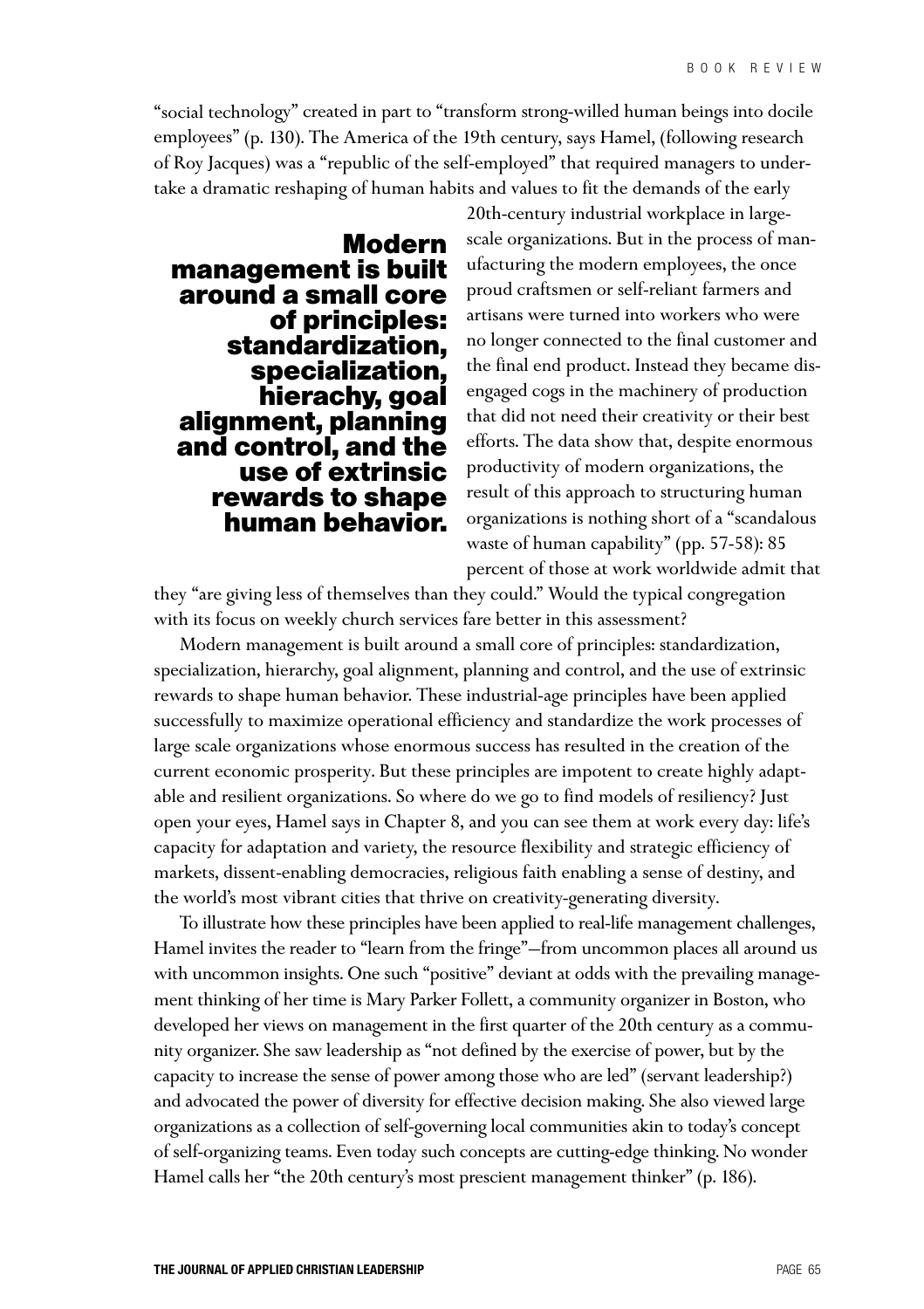The book ends with two chapters that are looking into the future, attempting to show how all these ideas can be turned into profit-producing management practices that Hamel calls Management 2.0. His model is the Web 2.0, where everyone has a voice, the tools of creativity are widely distributed, it is easy and cheap to experiment, capability counts for more than credentials and titles, commitment is voluntary, power is granted from below, authority is fluid and contingent on value added, communities are self-defining, just about everything is decentralized, ideas compete on an equal footing, resources are free to follow opportunities, and decisions are peer-based (pp. 253-254).

How do these ideas help Christian leaders in their work? For starters, Christian leaders will probably be fascinated by the wealth of ideas they can glean from this book. Hamel is a master teacher who balances the explanation of theory with interest-gripping examples from corporate life. The examples are not always transferrable but the concerns behind them are. When Christian leaders, especially those working in church and volunteer contexts, read these examples, I suspect that they will feel a kinship with the underlying principles advocated by Hamel. For instance, Henry Ford's complaint that he needed hands but they came with minds attached to them illustrates how classic management structures tried to minimize individual variability to control outcomes. Workers were there to fill the production lines, but the managers were there to figure out how to structure the work in the most efficient way. Churches never had the luxury to separate the hand from the mind. They should know something about the creator-bestowed giftedness of its membership. Yet, are these same churches structured in a way that releases the creative potential of its members in ministry? Too often members are viewed only as pew-sitters and program supporters, with little creative involvement in between.

One question Hamel does not address, but that is of great interest to me as an educator at Andrews University, is the question of how to prepare leaders for management innovation? Hamel indicates that the traditional management paradigm has been perpetuated very successfully by the MBA programs of schools across the nation. But how good are they at fostering the skills and mind-set necessary for leading the challenge of innovation at the management level? Universities are at once the preservers of knowledge and the shapers of disciplines (e.g., look at doctoral programs). But what is their role in shaping a new organizational worldview that sees organizations as communities of continual learning and innovative practice? How good are they at listening to new ideas from the bottom up, learning in a cooperative mind-set in self-defining communities? How well do university programs integrate the everyday management realities into their academic curriculum? There are multiple institutions effectively experimenting with possible solutions, such as the Leadership Program (a PhD program) at Andrews University, the alma mater of Gary Hamel.

Throughout the book Hamel leads managers by suggesting processes to question conventional ways of thinking in order to open the door to new ideas and ultimately new practice. Even though he is hailed as one of the most forward-thinking management experts of our time, Hamel resists the temptation to prescribe precise formulas for innovation. Instead, he excels in creating learning spaces by suggesting ways leaders might get the ball rolling towards tackling the hard problems organizations face by